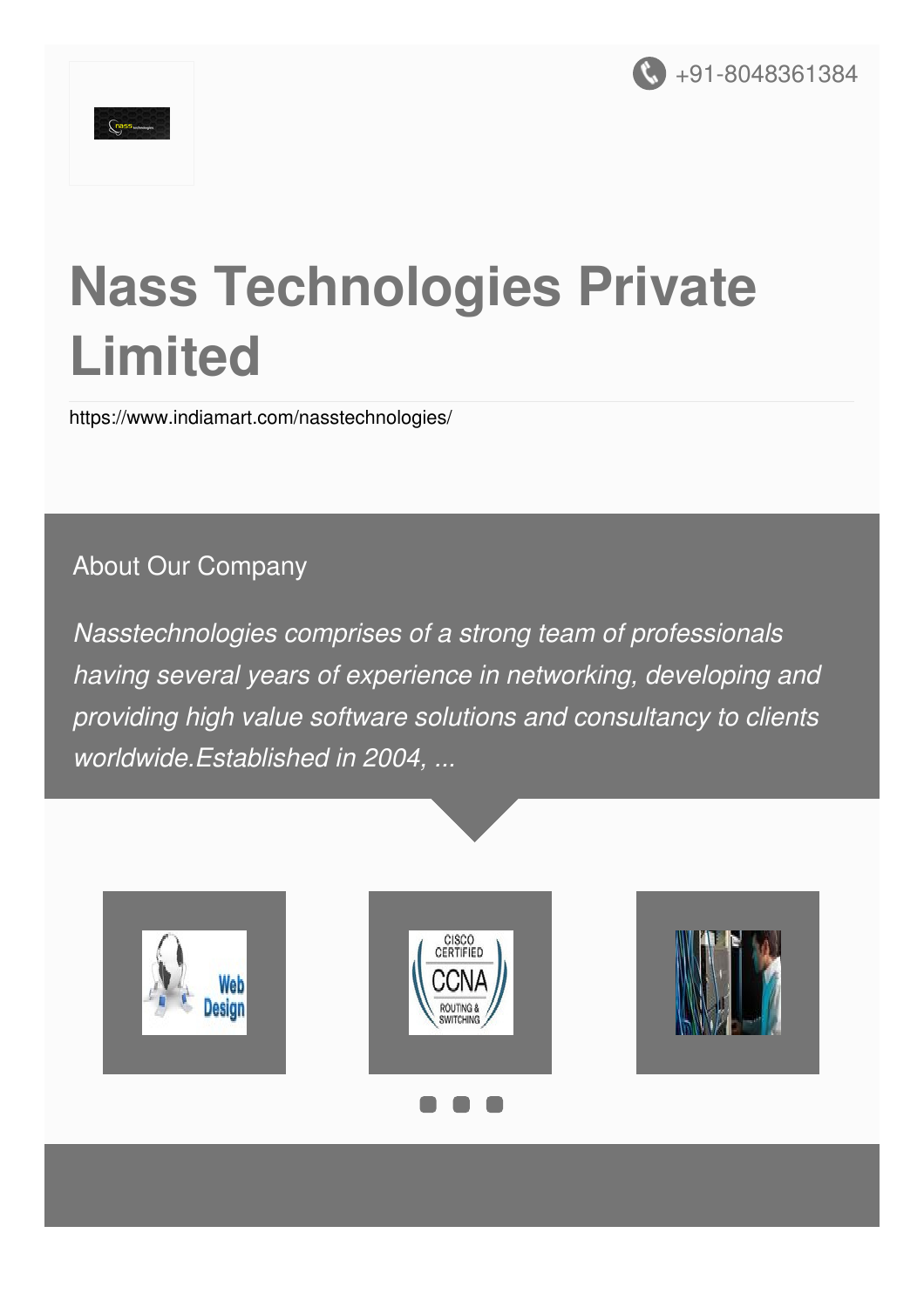### About Us

About Our Company *Nasstechnologies comprises of a strong team of professionals having several years of experience in networking, developing and providing high value software solutions and consultancy to clients worldwide.Established in 2004, Nass Technologies has a highly process oriented approach towards support and development with strong project management skills. Nasstechnologies provides Best-of-the-Breed solutions based on the principles of Six Sigma, PMI, ITSM and ISO 27001:2005.* Our groups of professionals have extensive experience in Storage Technologies, Systems Programming, Network Management, Application Development, Web Technologies and Product Development.*Software Quality Assurance Nass Technologies Systems has a well defined systematic approach to the evaluation of quality and adherence to standards, procedures and processes. The established standards and procedures are followed throughout the software development life-cycle. Compliance with laid down standards and procedures is evaluated through process monitoring, product evaluation and audits which helps in configuration management. All processes are well documented in pre-defined formats. Stringent standards for design and code are maintained throughout the development process.*In Netwoking feild Our domain expertise, technical excellence and unique culture help businesses thrive and be future-ready. We enable our customers achieve competitive advantage through flexible and global delivery...

> **For more information, please visit** <https://www.indiamart.com/nasstechnologies/aboutus.html>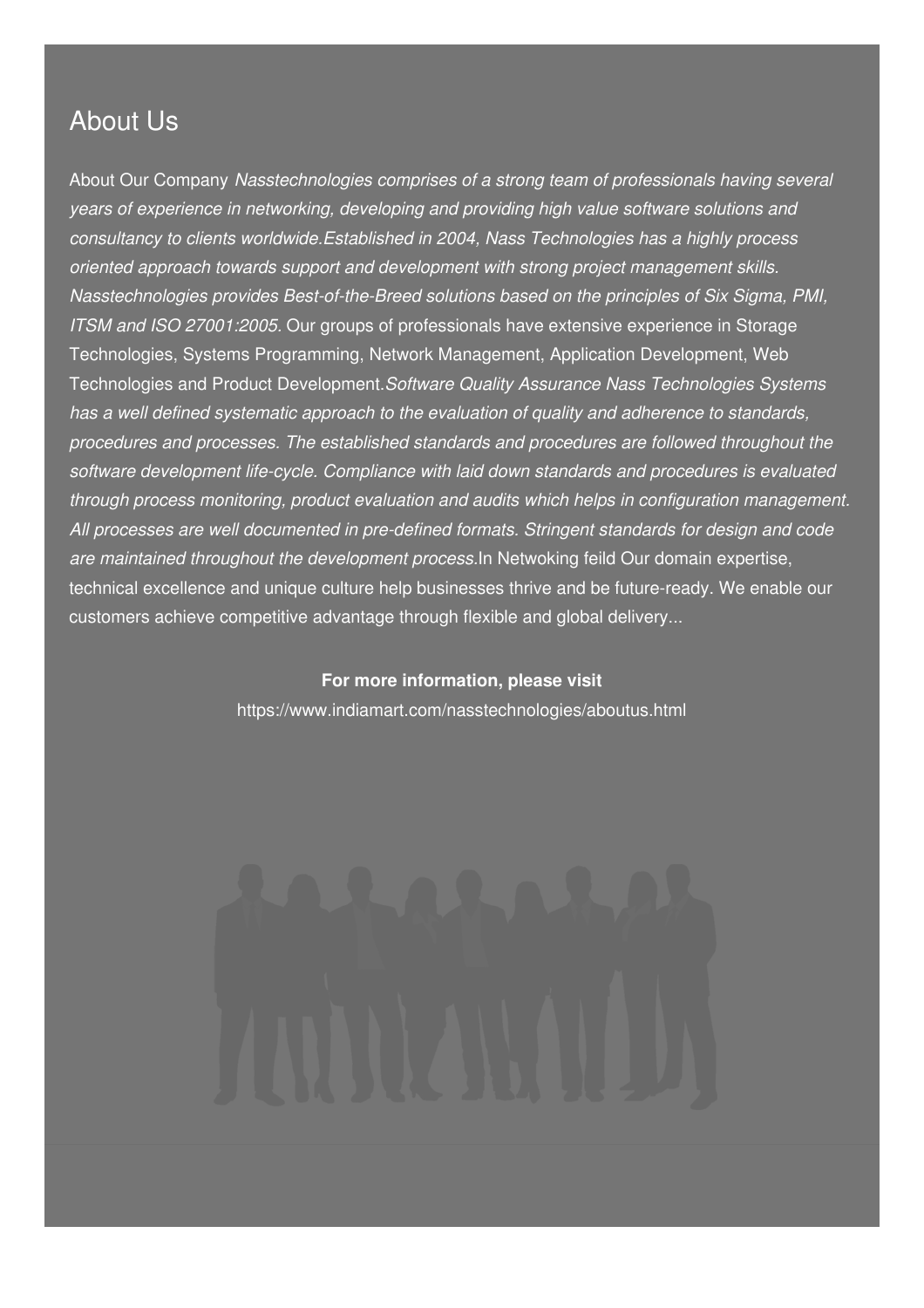#### **SOFTWARE DEVELOPEMENT**



**Designing** 



Website Development



Wordpress Webites Designing **CMS** Systems Solution

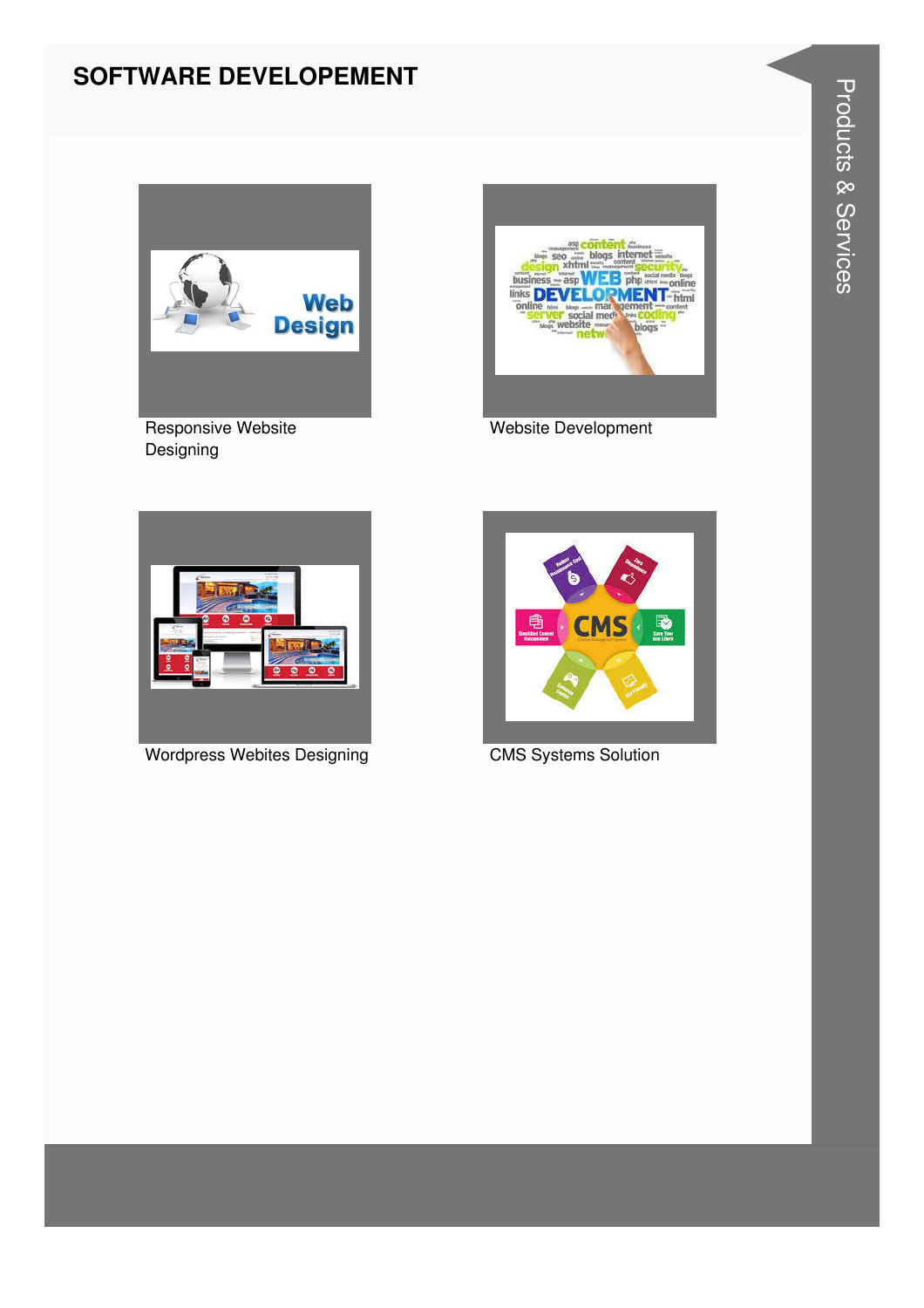#### **NETWORKING TRAINING**





**CCIE Routing and Switching** Training



**Checkpoint Certification** Course



**CCNP Routing and Switching** Training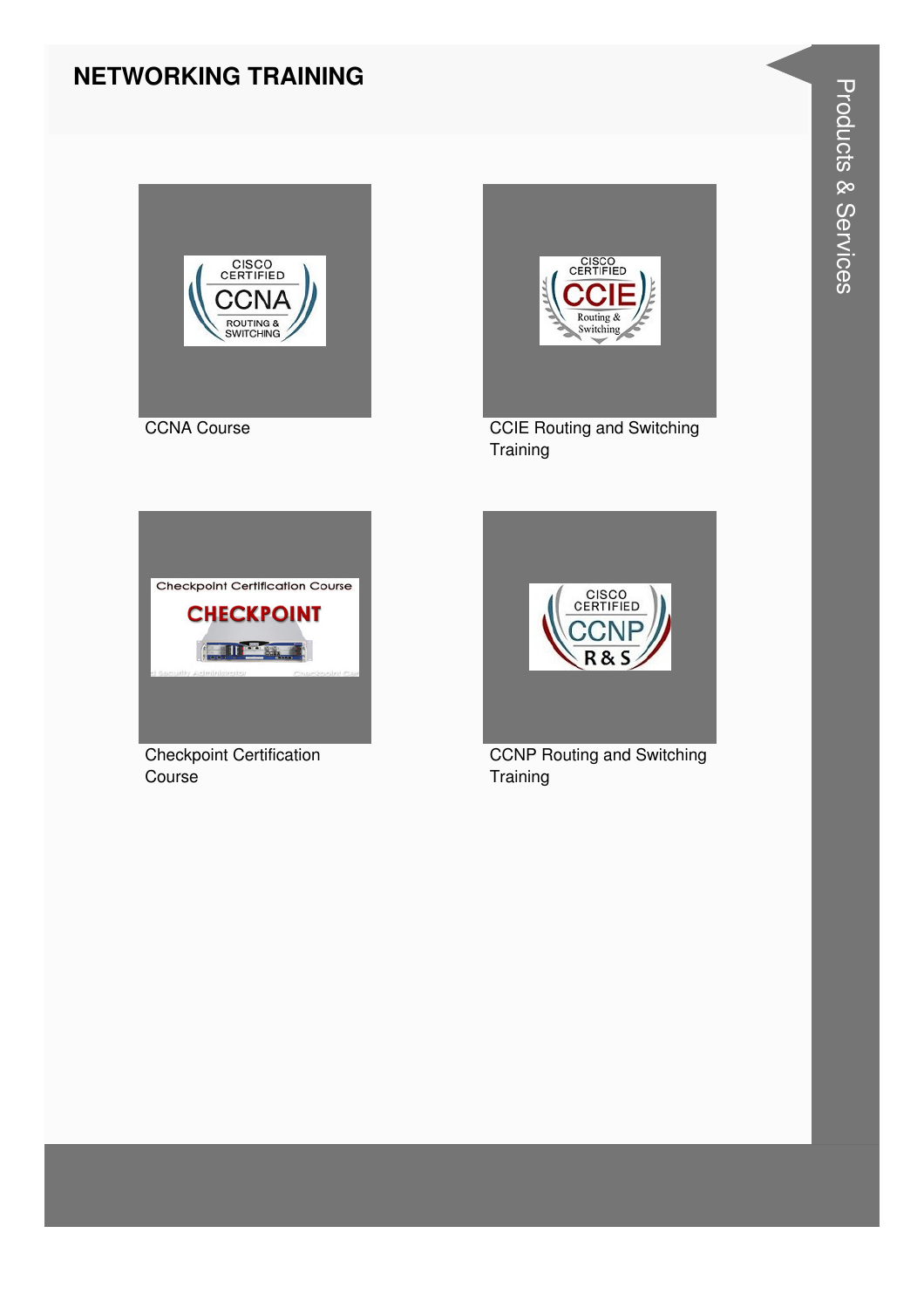### **NETWORK SUPPORT**



**Routing Solutions** 



Storage Management



Infrastructure Management



Server Management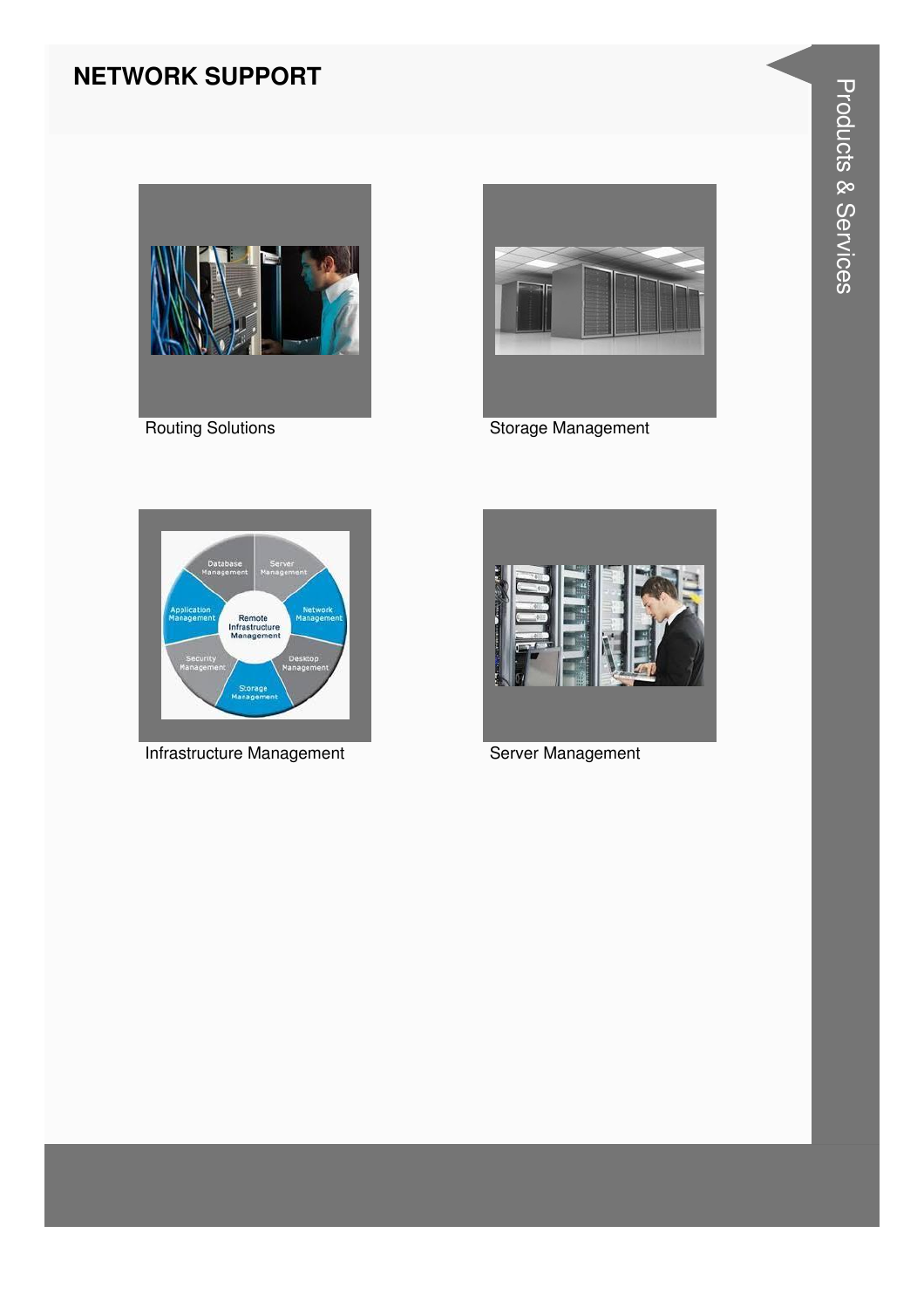#### **SOFTWARE TRAINING**





C++ Programming Course



Dot Net Training



**JAVA Training**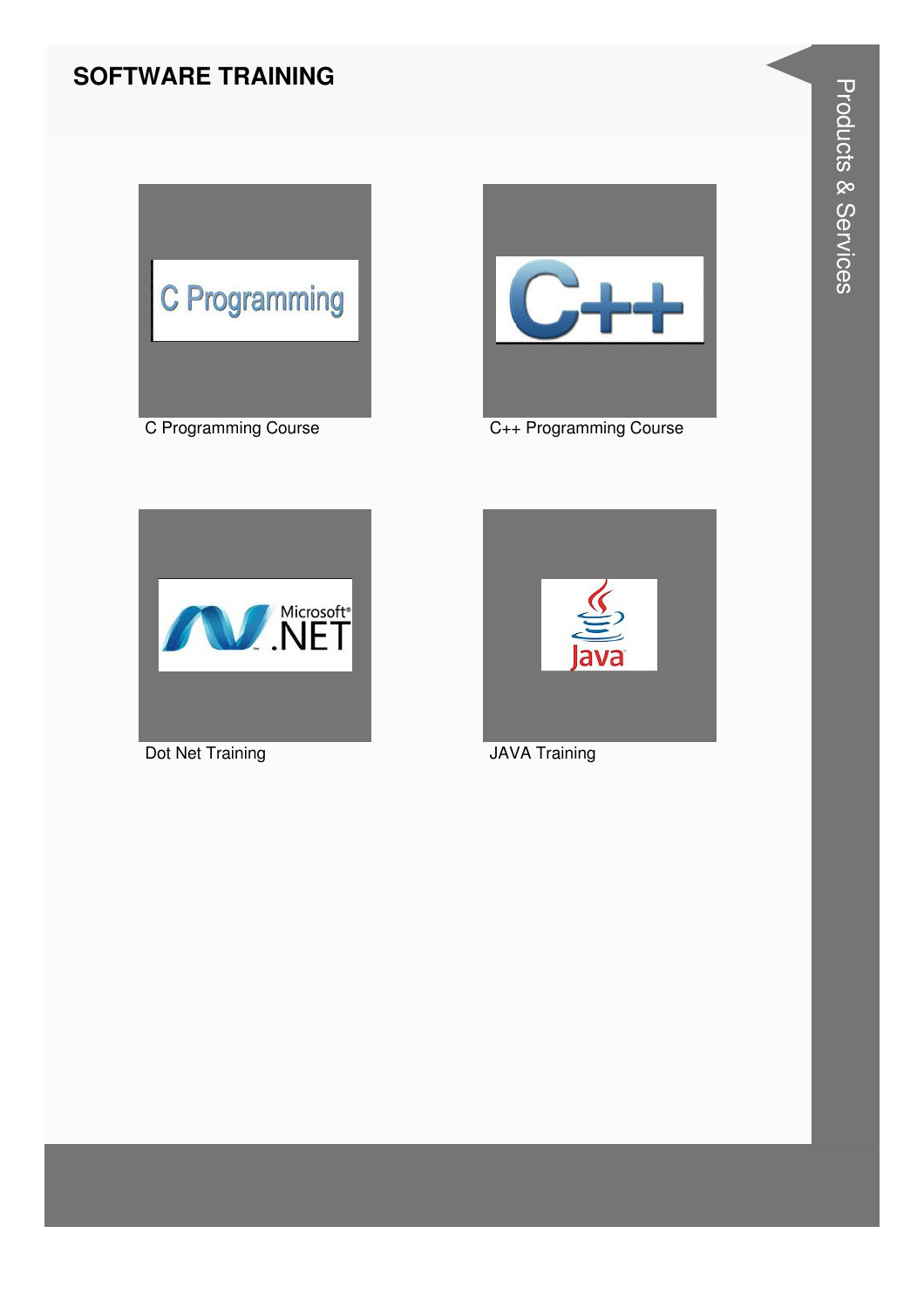#### **OTHER SERVICES:**



E-commerce solutions



**CCNA Security Training** 



**Switching Management** 



**Android Training**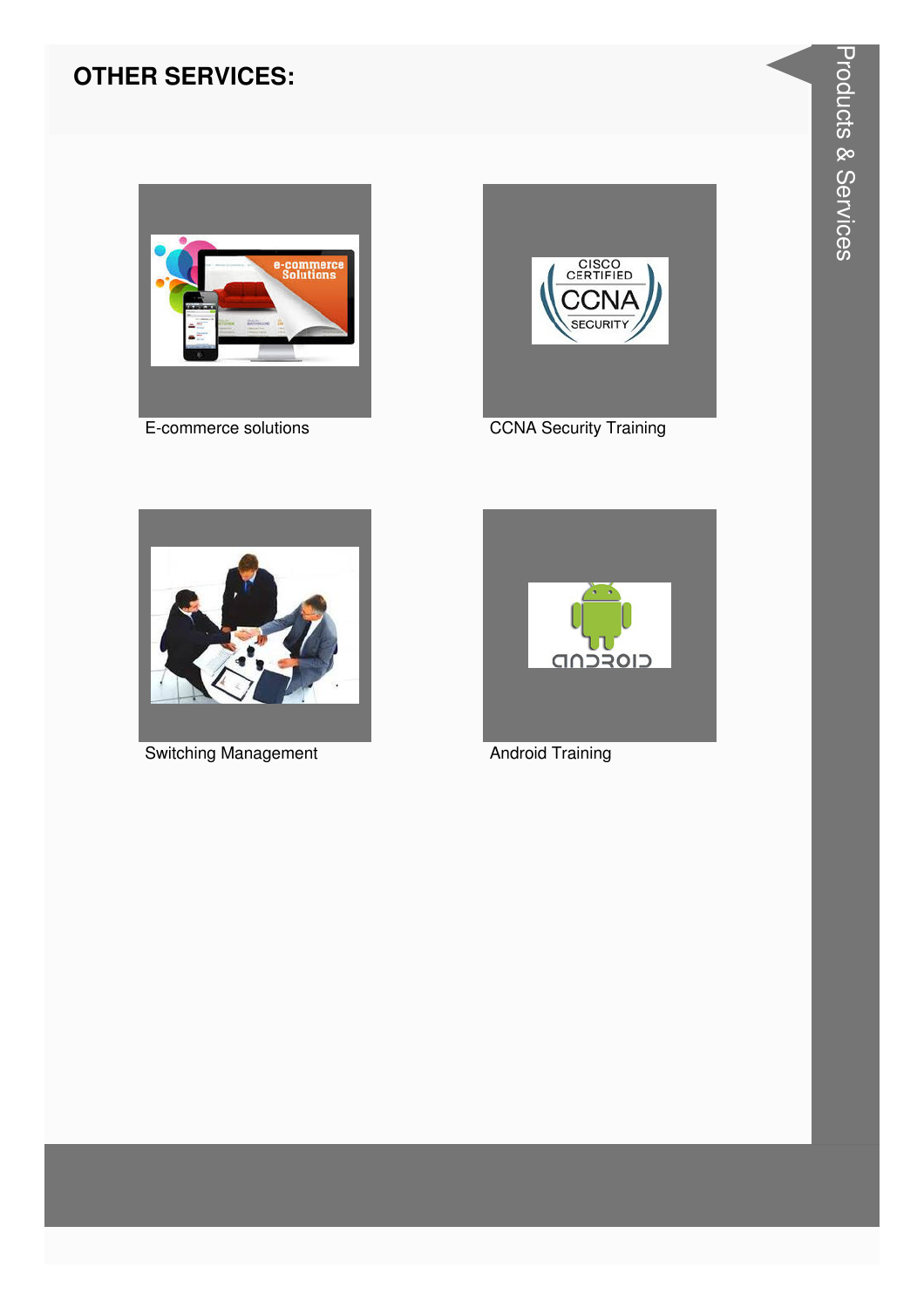## Factsheet

# Year of Establishment : 2004 Nature of Business **in American** Exporter and Service Provider